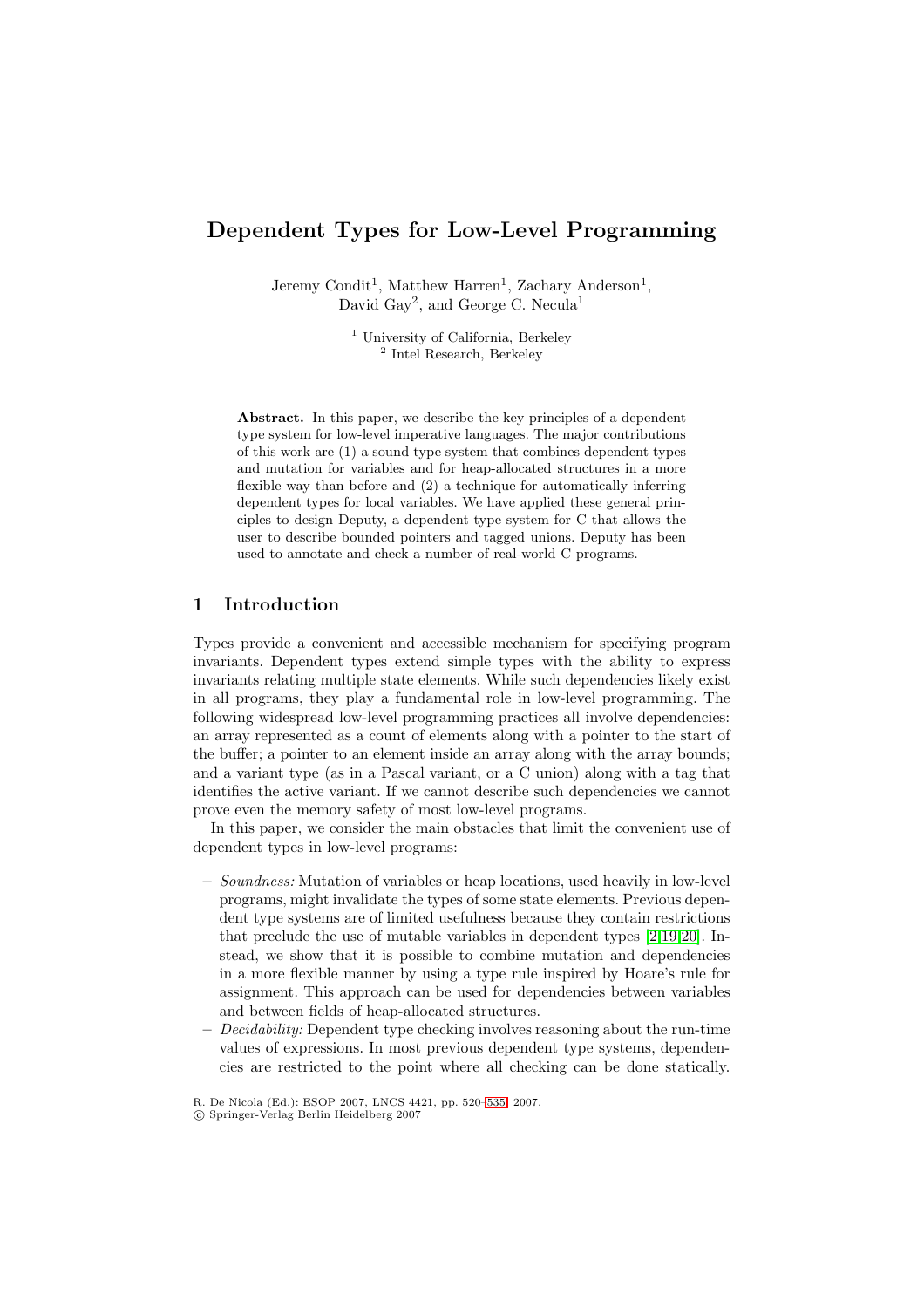Instead, we propose the use of run-time checks where static checking is not sufficient. This hybrid type-checking strategy, which has also been used recently by Flanagan [\[7\]](#page-15-4), is essential for handling real-world code.

**–** Usability: Writing complete dependent type declarations can be a considerable burden. We describe a technique for automatic dependency inference for local variables, starting from existing declarations for global variables, data structures, and functions.

We have applied these general principles for low-level dependent types to create the Deputy type system for the C programming language. Deputy's dependent types allow programmers to specify common C programming idioms involving pointer arithmetic and union types. Previous approaches to safe C involved significant changes in the program's data representation in order to add metadata for checking purposes: certain pointers were given a "fat" representation that includes the pointer and its bounds, and tags were added to union values [\[11,](#page-15-5)[14\]](#page-15-6). Instead, Deputy allows programmers to specify relationships between existing data elements, which in turn allows the compiler to check the safety of most pointer and union operations without changing program data structures. This approach enables users to apply Deputy modularly and incrementally to system components, which is especially important for very large systems or in the presence of external libraries.

In Section [2,](#page-1-0) we present a high-level preview of the main stages in the Deputy system for safe low-level programming, using a simple example. Section [3](#page-3-0) contains the technical core of the paper, describing our dependent types for a core imperative language with references and structures, and Section [4](#page-9-0) presents our automatic dependency inference technique. Then, Section [5](#page-10-0) shows how this dependent type framework can be instantiated to provide safe handling of pointer arithmetic and union types in C. Finally, we discuss related work in Section [6.](#page-13-0)

### <span id="page-1-0"></span>**2 Overview**

In order to provide an intuition for the general principles described in this paper, we discuss here how these principles are instantiated for enforcing memory safety with the Deputy type system. Consider the sample code shown in Figure [1](#page-2-0) without any of the underlined or italicized statements. This program is standard C, with one programmer-supplied annotation for the type of the buf formal argument. The annotated type "int  $*$  count (end - buf)" describes a pointer to an array of at least end - buf integers.

Deputy processes this program in three passes:

Pass 1: Inference of missing annotations. For each pointer type without bounds annotations (e.g., tmp), Deputy introduces a fresh local variable to hold the bounds, along with appropriate assignments for this variable whenever the pointer is assigned. In Figure [1,](#page-2-0) this inference pass adds the underlined code; specifically, it introduces the variable tmplen, which is updated to store the length of the array pointed to by tmp. We describe this algorithm in Section [4.](#page-9-0)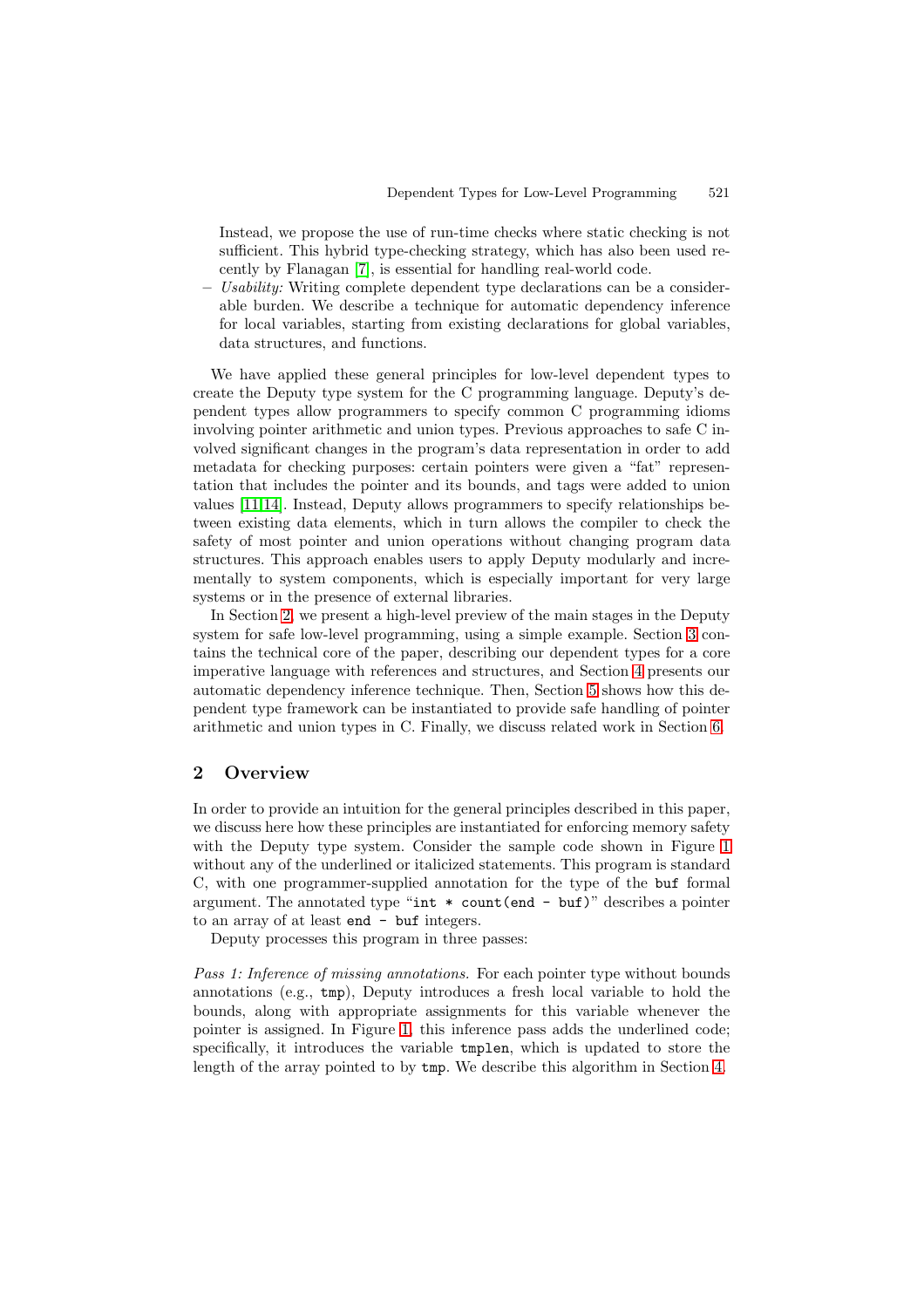```
1 int sum (int * count(end - buf) buf, int * end) {
2 int sum = 0:
3 while (buf < end) {
\mu assert (0 < end - buf):
5 sum += * buf;
6 int tmplen = (end - but) - 1;
\gamma assert (0 <= 1 <= end - buf);
8 int * count(tmplen) tmp = buf + 1;
9 assert (0 \leq end - tmp \leq tmplen);10 buf = tmp;
11 }
12 return sum;
13 }
```
<span id="page-2-2"></span><span id="page-2-0"></span>**Fig. 1.** A Deputy program, along with the code added during automatic dependency inference (underlined) and the assertions added during type checking (in italics). The temporary variable is shown to better demonstrate Deputy features but is not required.

Pass 2: Flow-insensitive type checking and instrumentation. Next, Deputy type checks the program using a flow-insensitive type system. Any checks that involve reasoning about run-time values of expressions are emitted as run-time assertions. In Figure [1,](#page-2-0) the italicized code shows the assertions that have been added in this stage. For example, the assertion in line [4](#page-2-1) ensures that the buf array is nonempty and can therefore be safely dereferenced.

The check on line [9](#page-2-2) is particularly interesting because it shows the power of Deputy's handling of mutation in presence of dependent types. Previous dependent type systems would disallow any assignments to buf because there exist types in the program that depend on it. Instead, Deputy inserts checks that ensure that buf's type invariant will still hold after the assignment. Here, we ensure that tmp has at least end - tmp elements and thus will satisfy buf's type invariant when assigned to buf. Such self-dependencies are particularly useful when designing flexible types for low-level code. The rules for type checking and for inserting run-time checks are described in Section [3.](#page-3-0)

Pass 3: Flow-sensitive optimization of checks. Because our flow-insensitive type checker has limited ability to recognize redundant checks, we follow type checking with a flow-sensitive optimization phase. Using standard data-flow techniques, we can eliminate a large number of the unnecessary checks in the program, and we can also identify checks that are guaranteed to fail. In Figure [1,](#page-2-0) all checks could reasonably be eliminated by the optimizer. By separating the flowinsensitive type checker from the flow-sensitive optimizer, we simplify both the implementation and the programmer's view of the type system. Our current optimizer uses standard data-flow techniques and is discussed in detail in a separate technical report [\[1\]](#page-15-7). However, it is worth pointing out that the amount of static memory safety enforcement depends directly on the quality of the optimizer.

We can use this example to contrast our approach with safe C type systems that use fat pointers [\[11](#page-15-5)[,14\]](#page-15-6). With these systems, the pointer buf might be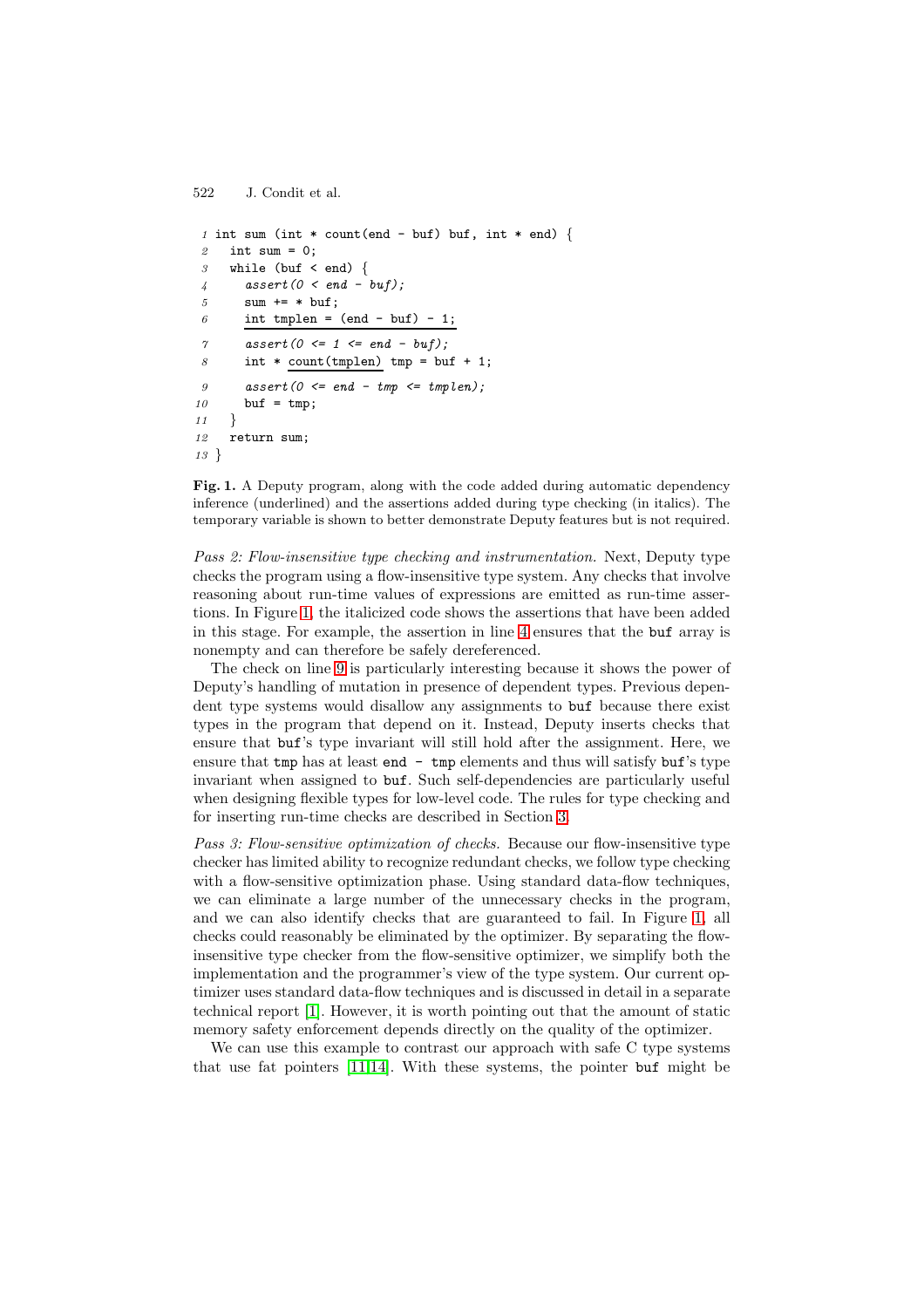| Ctors $C ::= \text{int}   \text{ref}   $                                             | Cmds $c ::=$ skip $ c_1; c_2 $                                        |
|--------------------------------------------------------------------------------------|-----------------------------------------------------------------------|
| Types $\tau ::= C   \tau_1   \tau_2   \tau e$                                        | $\ell := e \mid \text{assert}(\gamma) \mid$                           |
| Kinds $\kappa ::=$ type $ \text{ type} \rightarrow \kappa   \tau \rightarrow \kappa$ | let $x : \tau = e$ in c                                               |
| L-exprs $\ell ::= x \mid *e$                                                         | let $x = new \tau(e)$ in c                                            |
| Exprs $e ::= n   \ell   e_1$ op $e_2$                                                | Preds $\gamma ::= e_1$ comp $e_2$   true   $\gamma_1 \wedge \gamma_2$ |
| $x, y \in \text{Variables}$                                                          | $n \in$ Integer constants                                             |
| $op \in$ Binary operators                                                            | $comp \in Comparison$ operators                                       |

**Fig. 2.** The grammar for a simple dependently-typed imperative language

<span id="page-3-1"></span>stored as a two-word pointer, which means that all callers of this function must be instrumented as well. In contrast, Deputy's annotations require no changes outside this function, which is a crucial advantage over existing tools. Also, since Deputy's checks refer to existing program data, our optimizer can take advantage of existing checks such as the conditional in line [3.](#page-2-3) These benefits have allowed us to apply Deputy incrementally to modular software such as Linux device drivers and TinyOS components, as described in Section [5.3.](#page-12-0)

# <span id="page-3-0"></span>**3 Dependent Type Framework**

This section presents the key components of our dependent type framework. Our full type system supports dependencies between, and mutation of, local variables, formal parameters, global variables, and structure fields. In this section, we start with a system that includes only local variables, and then we extend it with heapallocated structures. The remaining features are not discussed in this paper, but further details are available in a companion technical report [\[5\]](#page-15-8).

#### **3.1 Language**

Although our implementation uses the concrete syntax of C, as shown in the previous section, for the purposes of our formalism we use the simpler language shown in Figure [2.](#page-3-1) In this language, types are specified using type constructors, which represent type families indexed by types or by expressions. The built-in constructors are the nullary type constructor "int" (a prototypical base type) and the unary type constructor "ref". The "ref" constructor allows the creation of types such as "ref int", which is an ML-style reference to an integer; this reference type is introduced here so that we can show how our type system works in the presence of memory reads and writes. In later sections, we will introduce additional type constructors, such as more expressive pointer types. The built-in constructors do not yield dependent types, but the additional constructors will.

Types are classified into kinds. The kind "type" characterizes complete types, whereas the functional kinds characterize type families that have to be applied to other complete types, or to expressions of a certain type, to eventually form complete types. For the two constructors we have seen so far, the kind of "int" is "type", and the kind of "ref" is "type  $\rightarrow$  type".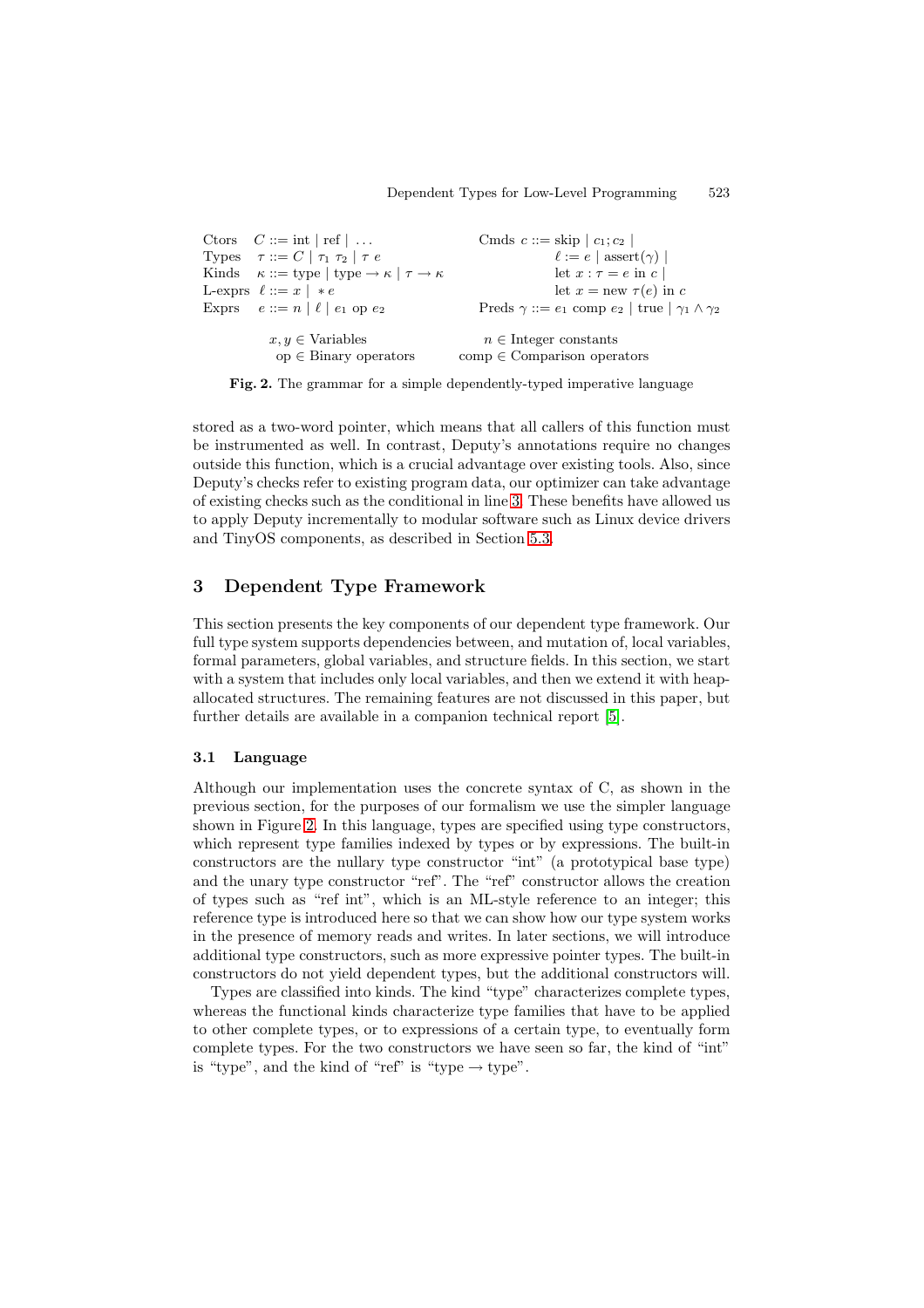To show how this system can be extended with additional type constructors, consider the count annotation used in Figure [1.](#page-2-0) To represent this annotated pointer type, we can introduce the constructor "array" with kind "type  $\rightarrow$  int  $\rightarrow$ type", such that "array  $\tau$   $e_{len}$ " is the type of arrays of elements of type  $\tau$ and length at least  $e_{len}$ . In the concrete syntax this type is written as " $\tau$  \* count  $(e_{len})$ ".

The remainder of this language is standard. Note that ∗ represents pointer dereference, as in C. Also note that assertions are present only for compilation purposes and do not appear in the input program. Finally, note that we omit loops and conditionals, which are irrelevant to our flow-insensitive type system, and we omit function calls, which can be added later as an extension [\[5\]](#page-15-8).

#### <span id="page-4-1"></span>**3.2 Type Rules**

In this section, we present the type rules for the core language. Figure [3](#page-5-0) shows these rules and summarizes the judgment forms involved.

Our strategy for handling mutation in the presence of dependent types relies on two important components. First, we use a typing rule inspired by the Hoare axiom for assignment to ensure that each mutation operation preserves welltypedness of the state. Second, dependencies in types are restricted such that we can always tell statically which types can be affected by each mutation operation. For this purpose, we restrict types to contain only expressions formed using constants, local variables, and arbitrary arithmetic operators. In other words, we do not allow memory dereferences in types. We refer to these restricted notions of expressions and types as local expressions and local types. Our type rules will require that all types written by the programmer be local types. Note that when we add structures to the language in the next section, we will extend this notion to allow field types to refer to other fields of the same structure.[1](#page-4-0)

We now consider the well-formedness rules for types, shown at the top of Figure [3.](#page-5-0) If  $\Gamma$  is a mapping from variables to their types, we say that a type  $\tau$  is well-formed in  $\Gamma$  if  $\tau$  depends only on the variables in  $\Gamma$ . Note that type arguments must be well-formed in the empty environment, as shown in rule (TYPE TYPE), whereas expression arguments must be well-typed in  $\Gamma$ , as shown in rule (type exp). This conservative restriction is essential for the "ref" constructor. If we allowed variables in  $\Gamma$  to appear in the base type of a reference, then we would need perfect aliasing information to ensure that we can find all references to a certain location when its type is invalidated through mutation.

We have two judgments for checking expressions: one for local expressions and one for non-local expressions. The rules for local expressions are standard, but the rules for non-local expressions produce a condition  $\gamma$  that must hold in order for the judgment to be valid. This condition is generated during type checking and will be emitted as a run-time check unless it is discharged statically by the optimizer.

<span id="page-4-0"></span><sup>1</sup> In the full version of Deputy for C, local expressions exclude function calls, references to fields of other structures, and variables whose address is taken.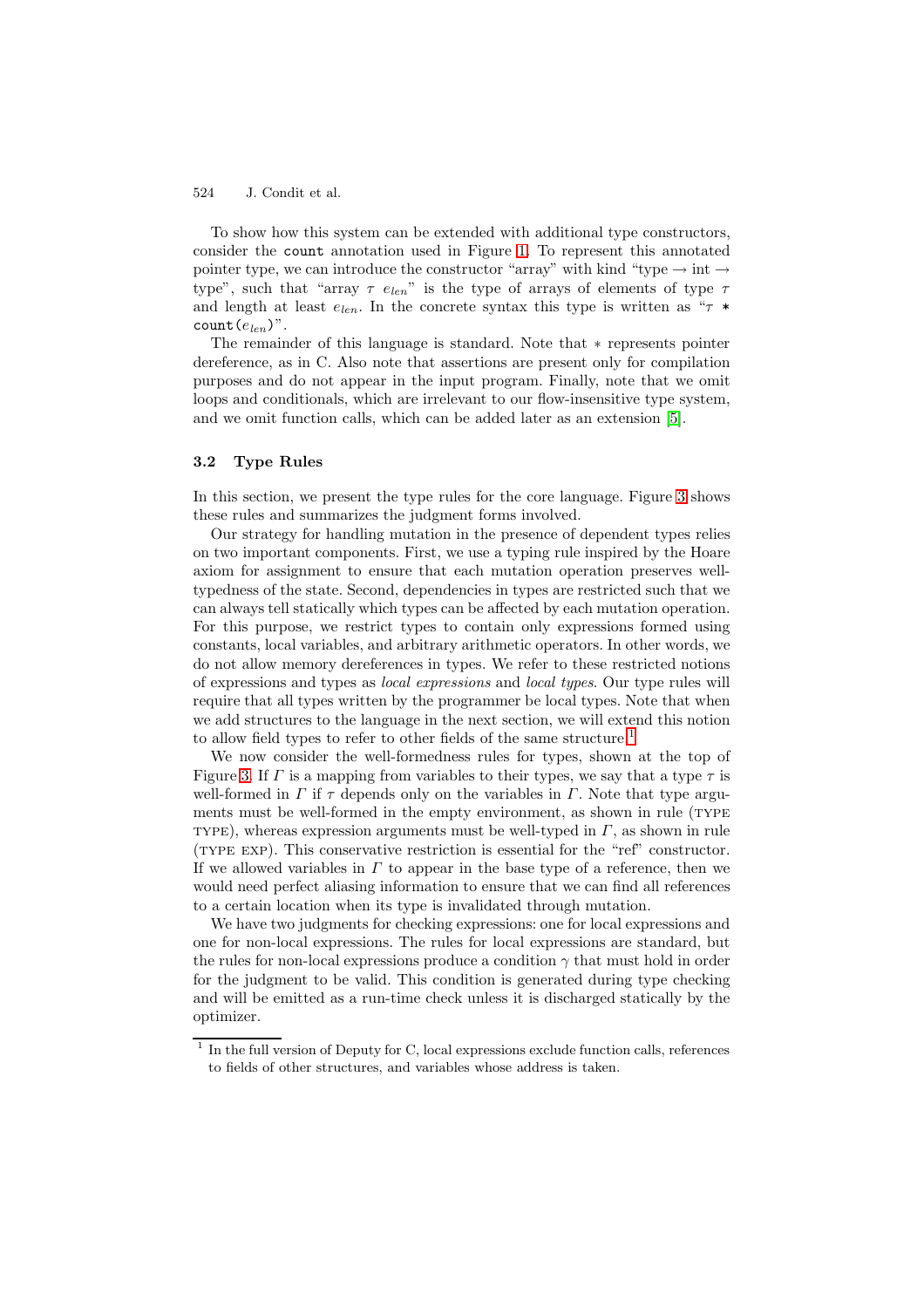| $\Gamma \vdash_L \tau :: \kappa$  | In type environment $\Gamma$ , $\tau$ is a local, well-formed type with kind $\kappa$ . |                                                                                                                                                                                                                                                                                                                                                                                                                                                                                      |                                                                                                                                                                                                                                                                                                                                                                                                                                                                                                                                                                                                                                                                                                                                                          |  |  |  |
|-----------------------------------|-----------------------------------------------------------------------------------------|--------------------------------------------------------------------------------------------------------------------------------------------------------------------------------------------------------------------------------------------------------------------------------------------------------------------------------------------------------------------------------------------------------------------------------------------------------------------------------------|----------------------------------------------------------------------------------------------------------------------------------------------------------------------------------------------------------------------------------------------------------------------------------------------------------------------------------------------------------------------------------------------------------------------------------------------------------------------------------------------------------------------------------------------------------------------------------------------------------------------------------------------------------------------------------------------------------------------------------------------------------|--|--|--|
|                                   |                                                                                         | (TYPE EXP)                                                                                                                                                                                                                                                                                                                                                                                                                                                                           | (TYPE TYPE)<br>$\frac{(\text{Type cron})}{\Gamma \models_{\overline{L}} C::\text{kind}(C)} \quad \begin{array}{ccc} \Gamma \models_{\overline{L}} \tau :: (\tau' \to \kappa) & \Gamma \models_{\overline{L}} \tau_1 :: (\text{type} \to \kappa) \\ \frac{\Gamma \models_{\overline{L}} e:\tau'}{\Gamma \models_{\overline{L}} \tau e::\kappa} & \begin{array}{ccc} \emptyset \models_{\overline{L}} \tau_1 :: (\text{type} \to \kappa) \\ \frac{\emptyset \models_{\overline{L}} \tau_2 :: \text{type}}{\Gamma \models_{\overline{L}} \tau_1 \tau_2 :: \kappa} \end{array} \end{$                                                                                                                                                                        |  |  |  |
| $\varGamma\vdash_{\!\!L} e:\tau$  |                                                                                         |                                                                                                                                                                                                                                                                                                                                                                                                                                                                                      | In type environment $\varGamma,$ $e$ is a local, well-typed expression with type $\tau.$                                                                                                                                                                                                                                                                                                                                                                                                                                                                                                                                                                                                                                                                 |  |  |  |
|                                   |                                                                                         |                                                                                                                                                                                                                                                                                                                                                                                                                                                                                      | (LOCAL INT ARITH)<br>$\begin{array}{ccc} \text{(LOCAL NAME)} \\ \hline \varGamma(\mbox{\boldmath $x$}) = \tau \\ \hline \varGamma \mbox{\boldmath $\tau$}_L \mbox{\boldmath $x$} : \tau \end{array} \qquad \begin{array}{c} \text{(LOCAL NUM)} \\ \text{(LOCAL NUM)} \end{array} \qquad \begin{array}{c} \varGamma \mbox{\boldmath $\tau$}_L \; e_1: \mbox{\boldmath $ \rm{int}} \\ \hline \varGamma \mbox{\boldmath $\tau$}_L \; e_2: \mbox{\boldmath $ \rm{int}} \\ \hline \varGamma \mbox{\boldmath $\tau$}_L \; e_1 \; \mbox{\boldmath $\mathrm{op}} \; e$<br>$\boxed{I \vdash e : \tau \Rightarrow \gamma \text{ In type environment } I, e \text{ is a well-type} d \text{ expression with type } \tau, \text{ if } \gamma \text{ is satisfied.}}$ |  |  |  |
|                                   |                                                                                         |                                                                                                                                                                                                                                                                                                                                                                                                                                                                                      |                                                                                                                                                                                                                                                                                                                                                                                                                                                                                                                                                                                                                                                                                                                                                          |  |  |  |
| (VAR)                             |                                                                                         | (INT ARITH)                                                                                                                                                                                                                                                                                                                                                                                                                                                                          | $\begin{array}{ll} \mbox{(VAR)}\\ \hline \\ \mbox{$\Gamma$\vdash x:\tau\Rightarrow\text{true}$} \end{array} \begin{array}{ll} \mbox{(NUM)}\\ \mbox{$\Gamma$\vdash e_1:\text{int}\Rightarrow\gamma_1$} \end{array} \begin{array}{ll} \mbox{$\Gamma$\vdash e_1:\text{int}\Rightarrow\gamma_1$} \mbox{(DEREF)}\\ \mbox{$\Gamma$\vdash x:\tau\Rightarrow\text{true}$} \end{array} \begin{array}{ll} \mbox{(PEREF)}\\ \mbox{$\Gamma$\vdash e_2:\text{int}\Rightarrow\gamma_2$} \end{array} \begin{array}{ll} \mbox{(DEREF)}\\ \mbox{(PEREF$                                                                                                                                                                                                                   |  |  |  |
| $\varGamma\vdash c\Rightarrow c'$ | (SKIP)                                                                                  | to c except for added assertions.                                                                                                                                                                                                                                                                                                                                                                                                                                                    | In type environment $\Gamma$ , command $c$ compiles to $c'$ , where $c'$ is identical                                                                                                                                                                                                                                                                                                                                                                                                                                                                                                                                                                                                                                                                    |  |  |  |
|                                   |                                                                                         | $\cfrac{(\text{8KIP})}{\Gamma \vdash \text{skip} \Rightarrow \text{skip}} \qquad \cfrac{\Gamma \vdash c_1 \Rightarrow c_1' \qquad \Gamma \vdash c_2 \Rightarrow c_2'}{\Gamma \vdash c_1; c_2 \Rightarrow c_1' : c_2'}$                                                                                                                                                                                                                                                               |                                                                                                                                                                                                                                                                                                                                                                                                                                                                                                                                                                                                                                                                                                                                                          |  |  |  |
|                                   | (VAR WRITE)<br>(MEM WRITE)<br>(LET)                                                     | $x \in \text{Dom}(\Gamma)$<br>for all $(y:\tau_y) \in \Gamma$ , $\Gamma \vdash y[\ell \check{Z}x] : \tau_y[\ell \check{Z}x] \Rightarrow \gamma_y$<br>$\Gamma \vdash x := e \Rightarrow \text{assert}(\bigwedge_{y \in \text{Dom}(\Gamma)} \gamma_y); \ x := e$<br>$\frac{\Gamma \vdash e_1 : \text{ref } \tau \Rightarrow \gamma_1 \qquad \Gamma \vdash e_2 : \tau \Rightarrow \gamma_2}{\Gamma \vdash *e_1 := e_2 \Rightarrow \text{assert}(\gamma_1 \land \gamma_2); *e_1 := e_2}$ | $\begin{array}{cc} x\notin {\rm Dom}(\varGamma)&\varGamma,x:\tau\vdash_{\!\!\! L}\tau::\text{type}\\ \hline \varGamma\vdash e:\tau[{}^{\mathcal C}\!\! /x]\Rightarrow \gamma&\varGamma,x:\tau\vdash c\Rightarrow c'\\ \hline \varGamma\vdash \text{let }x:\tau=e\text{ in }c&\Rightarrow&\text{assert}(\gamma);\text{ let }x:\tau=e\text{ in }c'\end{array}$                                                                                                                                                                                                                                                                                                                                                                                             |  |  |  |
|                                   | (ALLOC)                                                                                 |                                                                                                                                                                                                                                                                                                                                                                                                                                                                                      |                                                                                                                                                                                                                                                                                                                                                                                                                                                                                                                                                                                                                                                                                                                                                          |  |  |  |
|                                   |                                                                                         | $x \notin \text{Dom}(\Gamma) \qquad \emptyset \vdash_{\overline{L}} \tau :: \text{type}$<br>$\Gamma \vdash e : \tau \Rightarrow \gamma$ $\Gamma, x : \text{ref } \tau \vdash c \Rightarrow c'$                                                                                                                                                                                                                                                                                       | $\Gamma \vdash \mathrm{let} \ x = \mathrm{new} \ \tau(e) \text{ in} \ c \Rightarrow \text{ assert}(\gamma); \text{ let } x = \mathrm{new} \ \tau(e) \text{ in} \ c'$                                                                                                                                                                                                                                                                                                                                                                                                                                                                                                                                                                                     |  |  |  |
|                                   |                                                                                         |                                                                                                                                                                                                                                                                                                                                                                                                                                                                                      |                                                                                                                                                                                                                                                                                                                                                                                                                                                                                                                                                                                                                                                                                                                                                          |  |  |  |

<span id="page-5-0"></span>**Fig. 3.** The four judgments used by our type system and the core type checking rules for each. Additional rules (with nontrivial  $\gamma$  predicates) will be added later.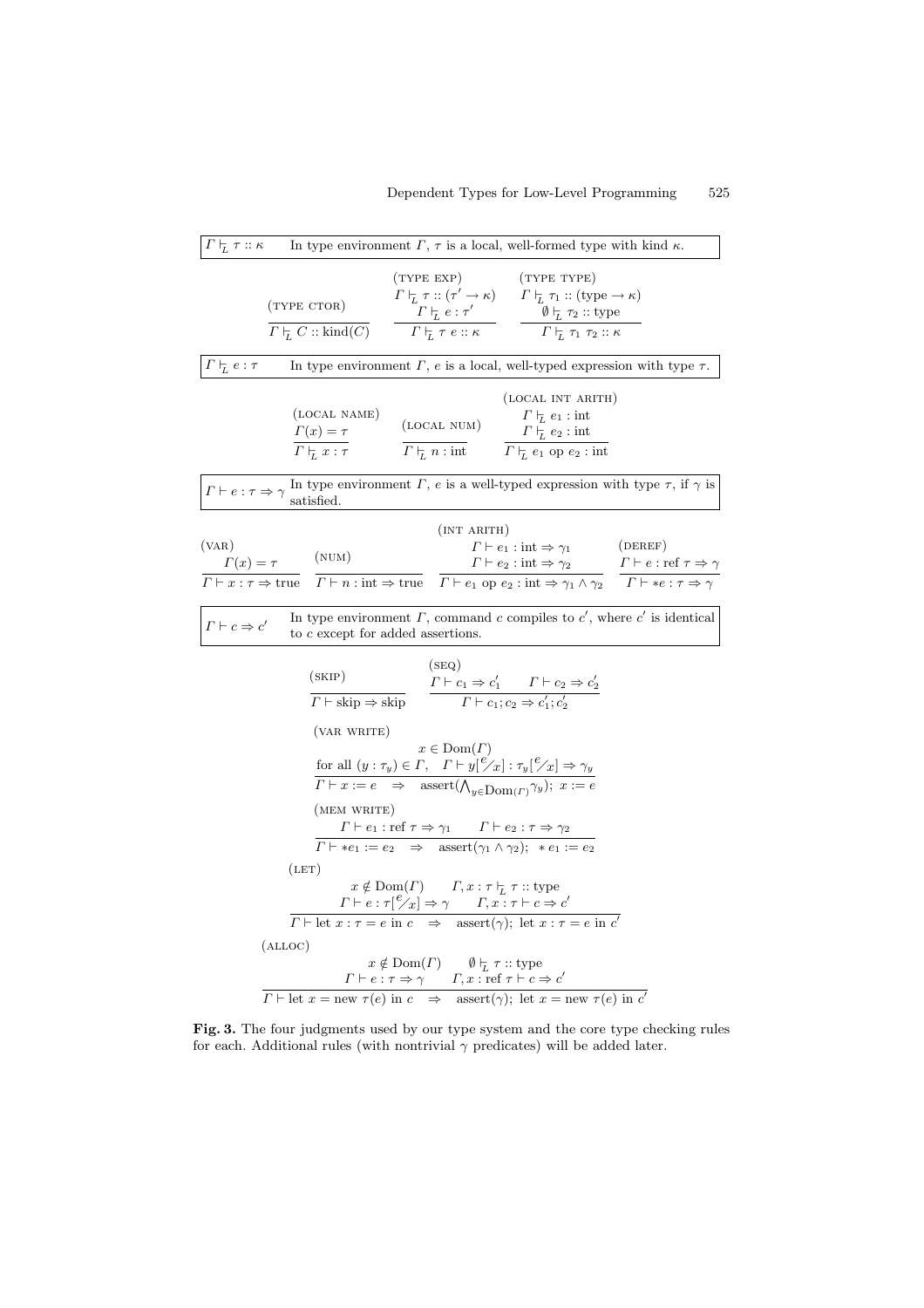The rules presented in Figure [3](#page-5-0) do not generate any interesting guard conditions themselves. Our intent is that an instantiation of this type system will provide additional type constructors whose typing rules include non-trivial guards. For example, to access arrays using the array constructor introduced earlier, we might add new typing rules for pointer arithmetic and dereference:

$$
( \text{ARRAY DEREF})
$$
  
\n
$$
\Gamma \vdash e : \text{array } \tau e_{len} \Rightarrow \gamma_e
$$
  
\n
$$
\Gamma \vdash *e : \tau \Rightarrow \gamma_e \land (0 < e_{len})
$$

$$
\frac{(\text{ARRAY ARITH})}{\Gamma \vdash e : \text{array } \tau e_{len} \Rightarrow \gamma_e \qquad \Gamma \vdash e' : \text{int} \Rightarrow \gamma_{e'} }{\Gamma \vdash e + e' : \text{array } \tau (e_{len} - e') \Rightarrow \gamma_e \land \gamma_{e'} \land (0 \le e' \le e_{len})}
$$

These rules are responsible for the assertions generated in line [4](#page-2-1) and line [7](#page-2-4) in Figure [1.](#page-2-0) Note that we allow zero-length arrays to be constructed, but we check for this case at dereference; this approach is useful in programs that construct pointers to the end of an array, as allowed by ANSI C. We might also add a coercion rule, allowing long arrays to be used where shorter arrays are expected:

$$
\begin{array}{l} \text{(ARRAY COERCE)}\\[2ex] \underline{\Gamma \vdash e : \text{array}~ \tau~ e_{len} \Rightarrow \gamma_e~~\Gamma \vdash e'_{len} : \text{int} \Rightarrow \gamma_{e'_{len}} }\\[2ex] \overline{\Gamma \vdash e : \text{array}~ \tau~ e'_{len} \Rightarrow \gamma_e \wedge \gamma_{e'_{len}} \wedge (0 \leq e'_{len} \leq e_{len}) } \end{array}
$$

In our implementation, we ensure that type checking is syntax-directed by invoking coercion rules only from the rules for commands.

The judgment for checking commands, written  $\Gamma \vdash c \Rightarrow c'$ , says that in environment  $\Gamma$ , command c is compiled to command c' by adding assertions with the necessary guard conditions. These two commands have identical semantics if no assertion in  $c'$  fails.

The (VAR WRITE) rule is responsible for updates to variables in the presence of dependent types and is a key contribution of our type system. This rule says that when updating a variable x with the value of expression  $e$ , we check all variables  $y$  in the current environment to see that their types still hold after substituting  $e$  for  $x$ . This rule essentially verifies that the assignment does not break any dependencies in the current scope.

The intuition for this rule is based on the Hoare axiom for assignment, which says that an assignment  $x := e$  preserves an invariant  $\phi$  if and only if one can prove that  $\phi \implies \phi[\mathscr{C}_X]$ . If we view the type environment  $\Gamma$  as an invariant predicate on the state of the program, the (VAR WRITE) rule states that assignments maintain the invariant. Section [3.4](#page-8-0) makes this intuition more precise.

To understand this rule in more detail, consider the following code:

let 
$$
n : \text{int} = \dots
$$
 in  
let  $a : \text{array} \text{int } n = \dots$  in  
 $n := n - 1$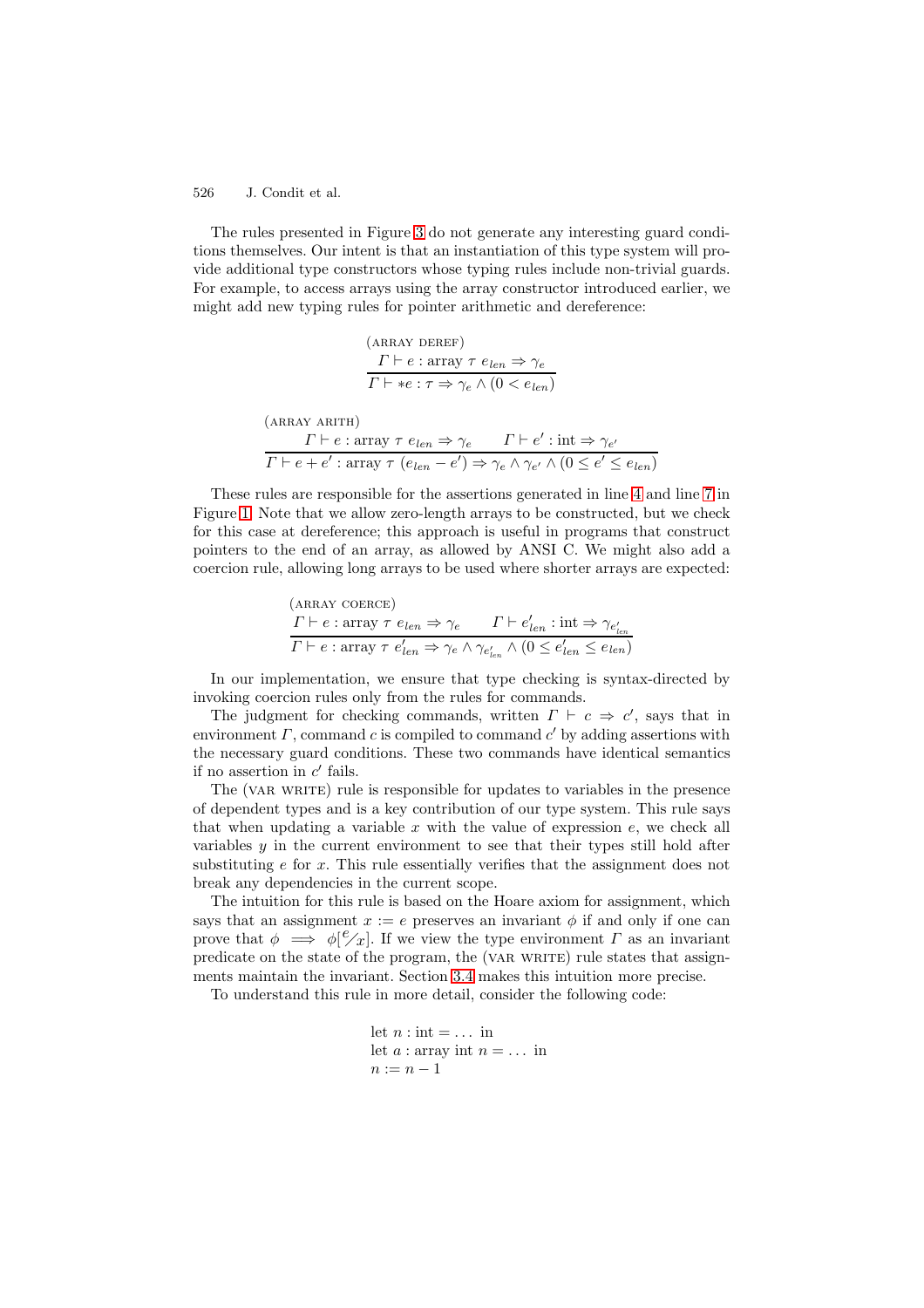In this example, decrementing *n* should be safe as long as  $n \geq 1$ , because if a is an array of length n, it is also an array of length  $n-1$ . When we apply the (VAR WRITE) rule to this assignment, the premises are  $\Gamma \vdash n[n-1/n]$ :  $\text{int}[n-1/n] \Rightarrow \gamma_n \text{ and } \Gamma \vdash a[n-1/n] : (\text{array int } n)[n-1/n] \Rightarrow \gamma_a.$  The first premise is trivial, with  $\gamma_n = \text{true}$ . The second premise is more interesting. After substitution, it becomes  $\Gamma \vdash a : \text{array int } (n-1) \Rightarrow \gamma_a$ . If we apply the (ARRAY coerce) rule shown above, we can derive this judgment with  $\gamma_a = 0 \leq n-1 \leq n$ . After static optimization, this check can be reduced to  $0 \leq n-1$ , which is precisely the check we expected.[2](#page-7-0)

Generally speaking, the (VAR WRITE) rule allows us to verify that dependencies in the local environment have not been broken, and the local-type restriction on base types of pointers ensures that there are no dependencies from the heap. In short, a combination of the Hoare-inspired assignment rule and the local type restriction have allowed us to verify mutation in the presence of dependent types.

The remainder of the rules for commands are largely straightforward. Note that the (mem write) rule requires no reasoning about dependencies because the well-formedness rule for reference types requires that the contents of a reference be independent of its environment. The (LET) and (ALLOC) rules require a substitution when checking  $e$ ; however, since we are introducing a new variable, we need not check the rest of the environment as in the (VAR WRITE) rule.

#### **3.3 Structures**

We now extend our presentation to allow mutable C-like structures as a natural extension of our dependent types for local variables. We allow field types to depend on other fields of the same structure, which enables us to express common idioms such as a structure containing a pointer to an array along with its length.

To add structures to our language, we add several new syntactic constructs. We add the type "struct  $\{f_1 : \tau_1; \ldots; f_n : \tau_n\}$ ", which defines a mutable record type in which the *i*<sup>th</sup> field has label  $f_i$  and type  $\tau_i$ , and we add the lexpression  $\ell.f$ , which accesses a field with name f. We also add the expression  ${f_1 = e_1; \ldots; f_n = e_n}$ , which is a structure literal that initializes field  $f_i$  to expression  $e_i$ . For example, we could declare a structure with two fields such that field  $f_1$  is an array whose length is one greater than the value in field  $f_2$ :

$$
y : struct \{f_1 : array int (f_2 + 1); f_2 : int\}
$$

Note that it is legal to apply the "ref" constructor to a structure type whose fields depend on one another, because all of the structure type's dependencies are self-contained. Pointers to structures with internal dependencies are quite common in C programs.

Figure [4](#page-8-1) shows the rules for type checking structures. The (TYPE STRUCT) rule ensures that field types depend only on other fields in the same structure. The (STRUCT READ) rule substitutes these field names with the appropriate

<span id="page-7-0"></span>We take care to account for possible overflow of machine arithmetic, which is simple when reasoning about array indices that must be bound by the length of an array.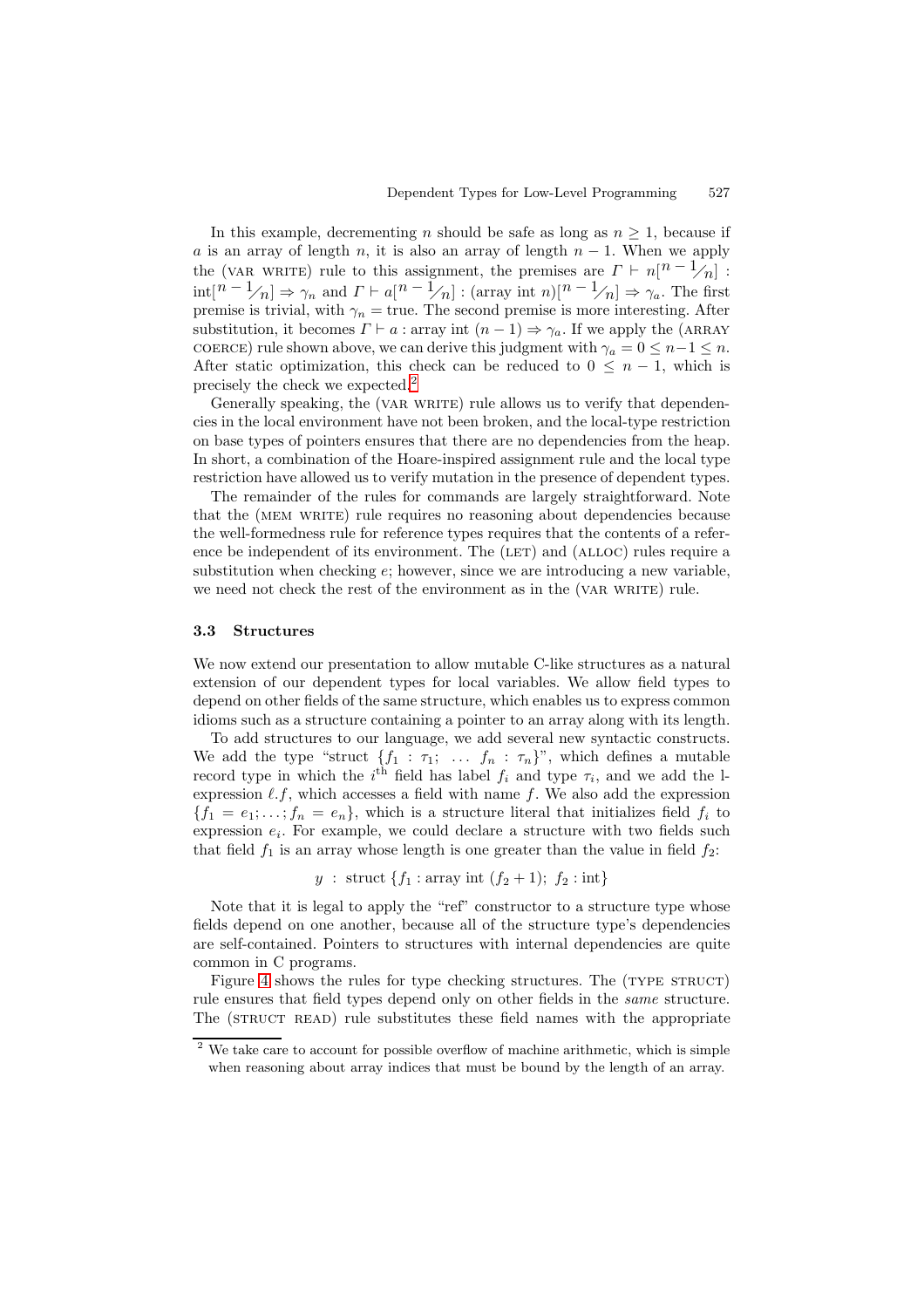(TYPE STRUCT)  
\nfor all 
$$
1 \le i \le n
$$
,  $(f_1 : \tau_1, \ldots, f_n : \tau_n) \upharpoonright_{\overline{L}} \tau_i$ :: type  
\n $\Gamma \upharpoonright_{\overline{L}}$  struct  $\{f_1 : \tau_1; \ldots, f_n : \tau_n\}$ :: type  
\n(STRUCT LITERAL)  
\nfor all  $1 \le i \le n$ ,  $\Gamma \vdash e_i : \tau_i \left[\frac{e_j}{f_j}\right]_{1 \le j \le n} \Rightarrow \gamma_i \qquad \gamma = \bigwedge_{1 \le j \le n} \gamma_i$   
\n $\Gamma \vdash \{f_1 = e_1; \ldots; f_n = e_n\}$ : struct  $\{f_1 : \tau_1; \ldots, f_n : \tau_n\} \Rightarrow \gamma$   
\n(STRUCT READ)  
\n $\Gamma \vdash \ell : \text{struct}\{f_1 : \tau_1; \ldots, f_n : \tau_n\} \Rightarrow \gamma_\ell$   
\n(STRUCT WRITE)  
\n $\Gamma \vdash \ell : \text{struct}\{f_1 : \tau_1; \ldots, f_n : \tau_n\} \Rightarrow \gamma_\ell$   
\nfor all  $1 \le j \le n$ ,  $\Gamma \vdash \rho(f_j) : \rho(\tau_j) \Rightarrow \gamma_j$   
\nwhere  $\rho(e') = e' \left[\frac{e}{f_i}, \frac{\ell, f_j}{f_j}\right]_{1 \le j \le n, j \ne i}$   
\n $\Gamma \vdash \ell, f_i := e \Rightarrow \text{assert}(\gamma_\ell \wedge \bigwedge_{1 \le j \le n} \gamma_j); \ \ell, f_i := e$ 

<span id="page-8-1"></span>**Fig. 4.** Structure type checking rules

expressions; for example, using the declaration above, a read from  $y.f_1$  would have type "array int  $(y.f_2 + 1)$ ". The (STRUCT WRITE) rule is analogous to the (VAR WRITE) rule; when a field is changed, we check all of the other fields in the current environment to make sure that any dependencies are satisfied.

In the technical report [\[5\]](#page-15-8), we present a similar extension that allows us to type check calls to functions whose arguments depend on one another.

#### <span id="page-8-0"></span>**3.4 Soundness**

We have proved the soundness of the core type system of Section [3.2.](#page-4-1) We omit the details of this proof for space reasons, but we present here the formal requirements on the framework for ensuring sound handling of mutation in presence of dependent types. Full details can be found in the technical report [\[5\]](#page-15-8).

We define the state of execution,  $\rho$ , to be a tuple containing, among other things, a mapping  $\rho_A$  from addresses to types representing the allocation state. We define  $\llbracket e \rrbracket \rho$  to be the value  $v \in$  Val of expression e in state  $\rho$ .

An essential element of the formalization is that for each type  $\tau$  we can define the set of values of that type in state  $\rho$  as  $[\![\tau]\!] \rho$ , as follows:

| $\lbrack\lbrack\mathsf{int}\rbrack\rbrack \rho = \text{Val}$                                                                           | $[\![\tau_1 \; \tau_2]\!] \rho = ([\![\tau_1]\!] \rho) ([\![\tau_2]\!] \rho)$ |
|----------------------------------------------------------------------------------------------------------------------------------------|-------------------------------------------------------------------------------|
| $\llbracket \text{ref} \rrbracket \rho = \lambda t \cdot \{a \in \text{Dom}(\rho_A) \vert t = \llbracket \rho_A(a) \rrbracket \rho \}$ | $[\![\tau \; e]\!] \rho = ([\![\tau]\!] \rho) ([\![e]\!] \rho)$               |

In particular, each constructor C must have some meaning given by  $\llbracket C \rrbracket \rho$ . If additional constructors are added, the proof requires that their meanings be given as well, and in some cases, these definitions may require an augmented notion of state (e.g., a constructor characterizing lock state may require a history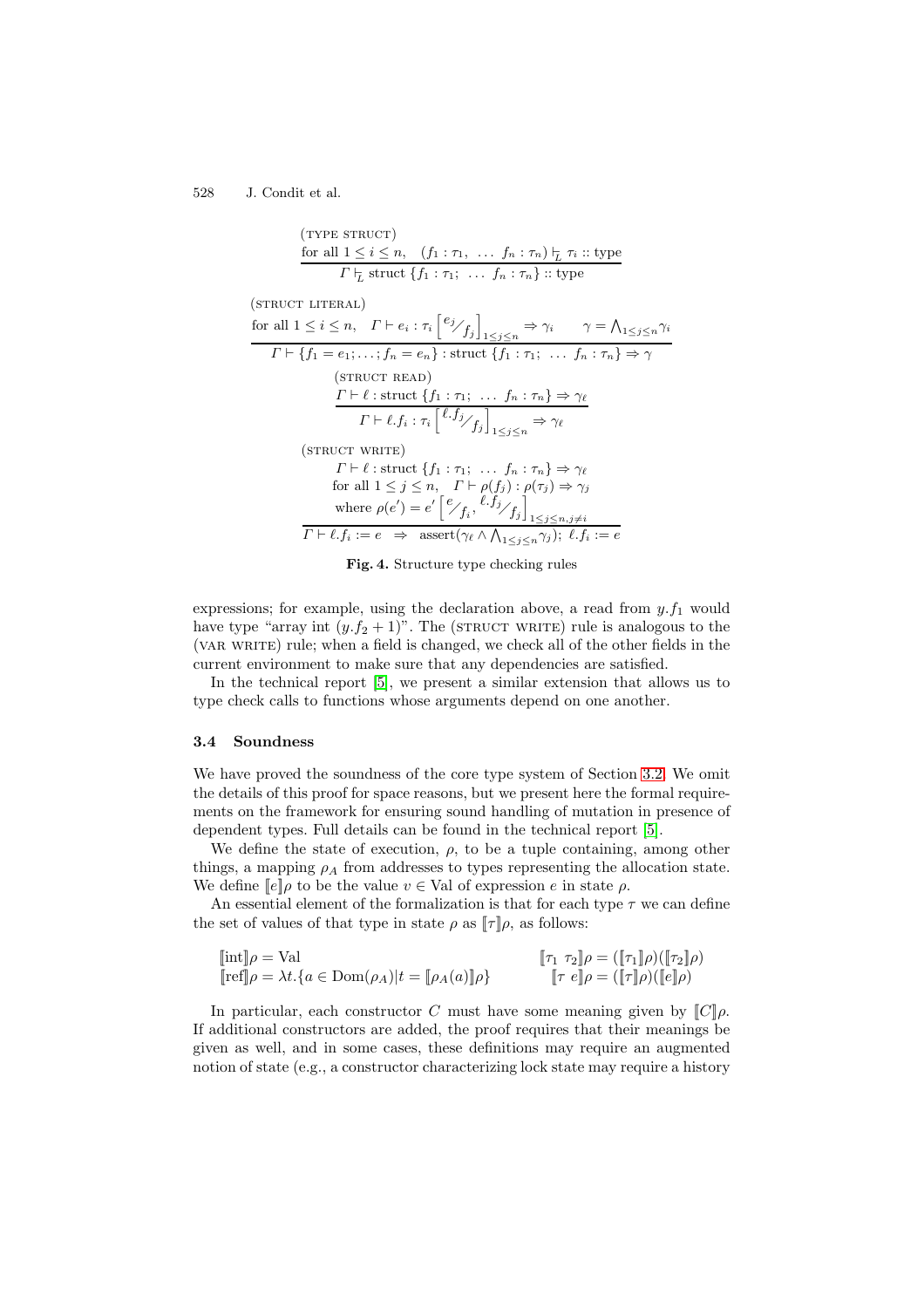of locking operations). The fact that types have state-based meanings allows us to view the type environment as a predicate on the state of the program, which is essential for the adequacy of using Hoare's assignment axiom for type checking.

#### **3.5 Limitations**

One limitation of this type system is its flow-insensitivity. For example, incrementing an array before decrementing its length would result in an error even though these two operations are safe when taken together. One way to overcome this limitation is to use automatic dependencies to generate fresh dependencies for local variables, as discussed in Section [4.](#page-9-0) Another alternative is to use an extended (VAR WRITE) rule that handles several statements at once.

A second limitation is the use of local expressions. Although many dependencies can be annotated correctly using local expressions, there are a number of dependencies that cannot be directly expressed in this way. In these cases, the programmer must rewrite the code or mark it as trusted. We believe that such rewrites are good practice even in the absence of a verifier such as Deputy.

### <span id="page-9-0"></span>**4 Automatic Dependencies**

Until now, we have presented our type checker under the assumption that all dependent types were fully specified. To reduce the programmer burden, our type system includes a feature called *automatic dependencies*, which automatically adds missing dependencies of local variables. As described in Section [2,](#page-1-0) this feature operates as a preprocessing step before type checking.

We allow local variables to omit expressions in their dependent types. For example, a variable might be declared to have type "array int", where the length of the array is unspecified. For every missing expression in a dependent type of a local variable, we introduce a new local variable that is updated along with the original variable. For example, in Figure [1,](#page-2-0) we added tmplen to track the length of tmp, updating it as appropriate.

Formally, we maintain a mapping  $\Delta$  from variables to the list of new variables that were added to track their dependencies. If a variable  $x$  had a complete type in the original program,  $\Delta(x)$  is the empty list. We describe the automatic dependency inference as a judgment  $\Gamma$ ;  $\Delta \vdash c \leadsto c'$ , which says that in the context  $\Gamma$ ;  $\Delta$ , the command c can be transformed into command c' such that all types in  $c'$  are complete and such that  $c'$  computes the same result as  $c$ .

The interesting rules for deriving this judgment are given in Figure [5.](#page-10-1) In the (auto let) rule, we add new variables to track any missing dependencies for x. These variables are initialized using expressions from the type of  $e$  (by using the type checking judgment). Note that  $\gamma$  is unused in this rule; however, it will be checked appropriately during the type checking phase. In the (auto var written with x using when the automatic variables associated with x using a similar approach. For the purposes of this rule, we add syntax for parallel assignment, written  $x_1, \ldots, x_n := e_1, \ldots, e_n$ , where all expressions  $e_i$  are evaluated before assignments take place. The type checking rule for parallel assignment is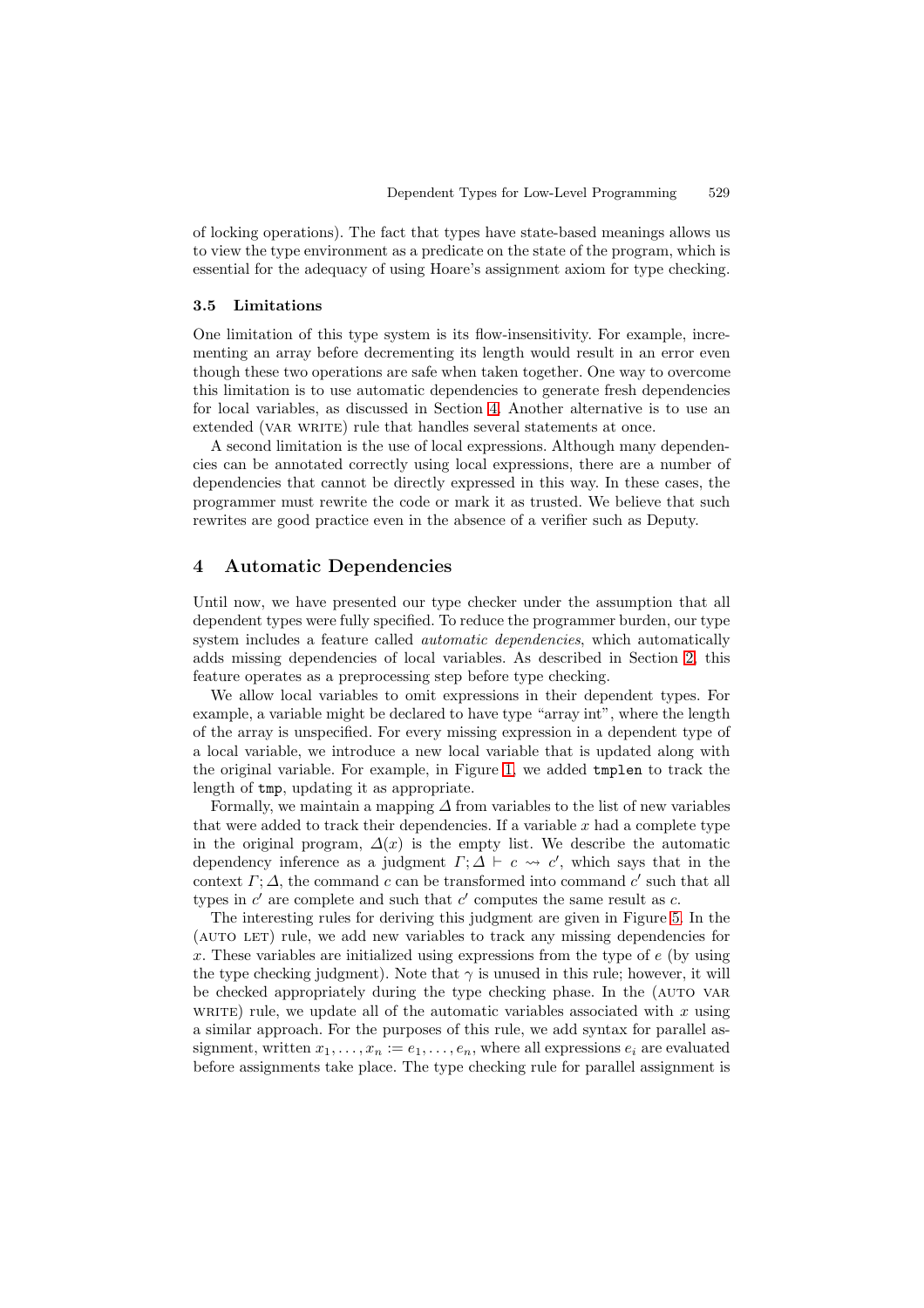(AUTO LET)  
\n
$$
\Gamma \vdash_L \tau :: \tau_1 \to \dots \to \tau_n \to \text{type} \qquad \Gamma \vdash e : \tau e_1 \dots e_n \Rightarrow \gamma
$$
\n
$$
\tau' = \tau x_1 \dots x_n \qquad x_1, \dots, x_n \text{ fresh}
$$
\n
$$
\frac{(\Gamma, x_1 : \tau_1, \dots, x_n : \tau_n, x : \tau); (\Delta, x \mapsto (x_1, \dots, x_n)) \vdash c \leadsto c'}{\Gamma; \Delta \vdash \text{let } x : \tau = e \text{ in } c \leadsto
$$
\nlet  $x_1 : \tau_1 = e_1 \text{ in } \dots \text{let } x_n : \tau_n = e_n \text{ in } \text{let } x : \tau' = e \text{ in } c'$ \n(AUTO VAR WRITE)  
\n
$$
\Gamma(x) = \tau x_1 \dots x_n \qquad \Delta(x) = (x_1, \dots, x_n)
$$
\n
$$
\frac{\Gamma \vdash e : \tau e_1 \dots e_n \Rightarrow \gamma}{\Gamma; \Delta \vdash x := e \leadsto x, x_1, \dots, x_n := e, e_1, \dots, e_n}
$$

<span id="page-10-1"></span>**Fig. 5.** Rules for automatic dependencies

a straightforward extension of the (VAR WRITE) rule. Note that this technique is independent of the actual dependent types in use.

In the following example, the underlined code can be inferred using this technique:

```
let a_1: array int n_1 = \ldots in
let a2: array int n2 = ... in
let nx: int = n1 in
let x : array int nx = a1 in
if (...) then x, nx := a2, n2;*(x + 3) := 0;
```
By using automatic dependencies, we ensure that  $nx$  contains the number of elements in  $x$  regardless of which branch of the conditional was taken. Inferring a similar result with a purely static analysis would be much more difficult. Note, however, that in cases where static analysis would suffice, our optimizer can eliminate variables and assignments that were introduced by this transformation.

This transformation recovers some of the flow-sensitivity that is absent in the core type system. In many cases, it is difficult to annotate a variable with a single dependent type that is valid throughout a function. By adding fresh variables that are automatically updated with the appropriate values, we provide the programmer with a form of flow-sensitive dependent type. As with the optimizer, we have found that separating this feature from the core type system simplifies both the implementation and the user's view of the type system.

# <span id="page-10-0"></span>**5 Dependent Types for C**

We now show how our dependent type framework can be instantiated to support pointer bounds and tagged unions in C programs. Further details can be found in the SafeDrive paper [\[21\]](#page-15-9) (see related work) and in the technical report [\[5\]](#page-15-8).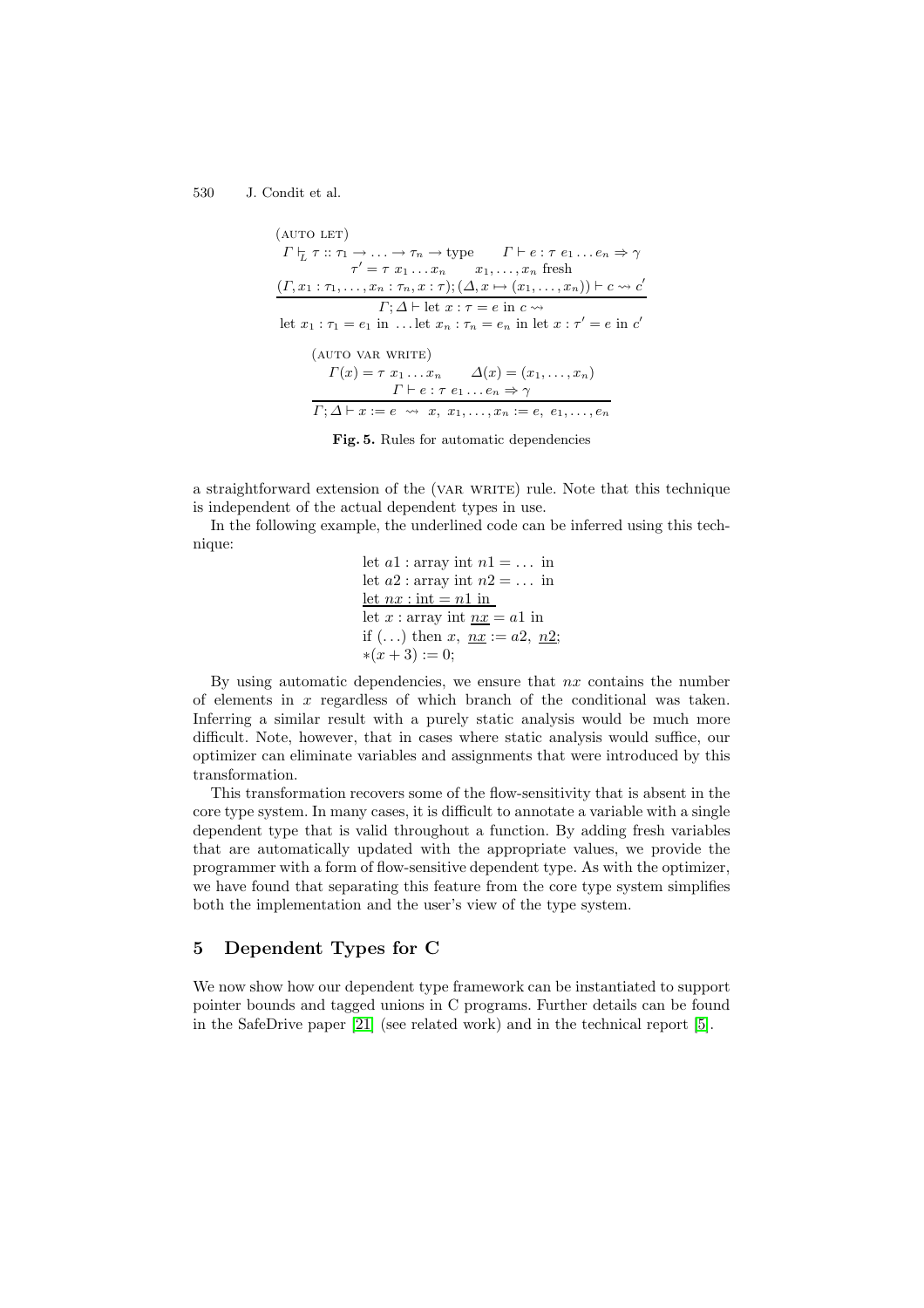#### **5.1 Pointer Bounds**

Our type constructor for bounded pointers is a generalization of the array constructor presented earlier. This new type, written "ptr  $\tau$  lo hi", represents a possibly-null pointer to an array of elements of type  $\tau$ , where lo and hi are expressions that indicate the bounds of this array. Specifically, lo is the address of the first accessible element of the array, and  $hi$  is the address of the first inaccessible element after the end of the area. We also add to the language an operator ⊕ for C-style pointer arithmetic, which moves a pointer forwards or backwards by a certain number of elements rather than bytes. The ⊕ operator may be used in local expressions. Finally, we add typing rules for all relevant operations on this type (e.g., dereference and arithmetic), the details of which can be found in the technical report [\[5\]](#page-15-8). Examples of the ptr type are as follows:

> x : ptr int b  $(b \oplus 8)$  // 8 integer area starting at b x : ptr int  $x(x \oplus n)$  // n integer area starting at x  $x:$  ptr int  $x e$  // from  $x \text{ to } e$

These declarations (with syntactic sugar for common cases) offer C programmers a tractable but expressive way to declare pointer bounds without modifying existing data structures. Note that many of the uses of this type involve selfdependencies, which are made tractable by our support for mutation.

#### **5.2 Dependent Union Types**

To ensure that C unions are used correctly, programmers often provide a "tag" that indicates which union field is currently in use; however, the conventions for how this tag is used vary from program to program. Our type system provides dependent type annotations that allow the programmer to specify for each union field the condition that must hold when that field is in use.

To introduce unions, we add a family of new type constructors called "union<sub>n</sub>", where  $n$  indicates the number of fields in the union. This constructor takes  $n$ type arguments indicating the types of each field of the union as well as  $n$  integer arguments indicating whether the corresponding field of the union is currently active. Thus, we write a union type as "union<sub>n</sub>  $\tau_1 \ldots \tau_n$   $e_1 \ldots e_n$ ", where  $\tau_i$ are the field types and  $e_i$  are selector expressions. If selector  $e_j$  is nonzero, then the corresponding field with type  $\tau_j$  is the active field of the union. As usual, the selectors are local expressions, so they can depend on other values in the current environment just as pointer bounds do. As with bounded pointers, we add type rules for the relevant operations on this new type constructor. For example:

x : struct {  $tag$  : int; u : union<sub>2</sub> int (ref int) ( $tag \ge 2$ ) ( $tag = 1$ ) }

Here, we have a structure containing a union and its associated tag, which is a common idiom found in C programs. The union  $x.u$  contains two fields: an integer and a reference to an integer. The selector expressions indicate that the union contains an integer when  $taq > 2$  and that it contains an integer reference when  $tag = 1$ . Note that these selector expressions must be mutually exclusive.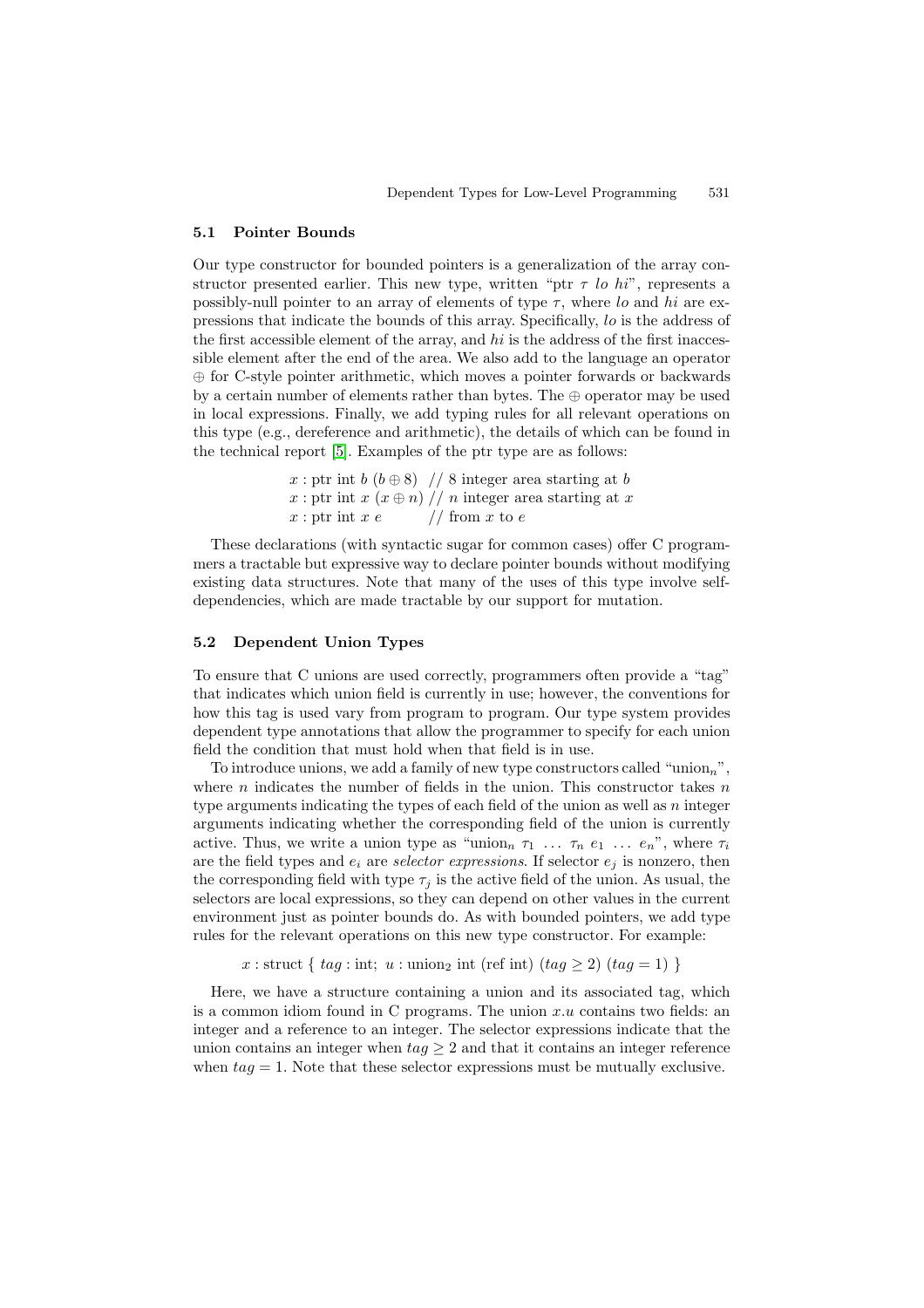#### <span id="page-12-0"></span>**5.3 Experiments**

We implemented Deputy using the CIL infrastructure [\[15\]](#page-15-10).<sup>[3](#page-12-1)</sup> Our implementation is 18,000 lines of OCaml code in addition to the CIL front-end itself. Given an annotated C program, our implementation adds automatic bounds variables, type checks the program (which inserts run-time checks), optimizes the inserted checks, and then emits the program as C code for compilation with gcc. The flow-sensitive optimizer tracks facts such as which pointers are null, and it uses forward substitution of locals plus basic arithmetic facts to eliminate inserted checks and to detect checks that will always fail [\[1\]](#page-15-7). To use Deputy, programmers run deputy in place of gcc as their compiler, and then they modify code or type annotations in order to eliminate the resulting compile-time and run-time errors.

Our implementation covers most of C's features, many of which are not discussed in this paper. However, we do not check inline assembly, some variableargument functions, and code explicitly marked as trusted by the programmer. In addition, Deputy does not check memory deallocation, which is an orthogonal problem; for now, the user can choose to trust deallocations or to run a garbage collector. Aside from these caveats, Deputy ensures that the program is free of type and memory errors, including bounds violations and misuse of unions.

To test Deputy, we annotated a number of standard benchmarks, including Olden [\[4\]](#page-15-11), Ptrdist [\[3\]](#page-15-12), and selected tests from the SPEC CPU [\[18\]](#page-15-13) and MediaBench [\[12\]](#page-15-14) suites. We also used Deputy to enforce type safety in version 2 of the TinyOS [\[10\]](#page-15-15) sensor network operating system, including three simple demo applications: periodic LED blinking (Blink), forwarding radio packets to and from a PC (BaseStation), and simple periodic data acquisition (Oscilloscope). Finally, we have applied Deputy to a number of Linux device drivers for use with the SafeDrive driver recovery system [\[21\]](#page-15-9).

Results for these experiments are shown in Table [1.](#page-13-1) In all experiments, we changed less than 11% of the lines of code in the program; in most cases, we changed about 2-4%. We added a total of 27 trusted annotations that tell Deputy to ignore bad code. The slowdown exhibited by these benchmarks was within 25% in at least half of the tests, with 98% overhead in the worst case. With the sole exception of yacr2 (on the Ptrdist benchmarks), Deputy's performance improves on the performance reported for CCured on the SPEC, Olden, and Ptrdist benchmarks [\[14\]](#page-15-6). However, CCured is checking stack overflow and uses a garbage collector, whereas Deputy is not. Nevertheless, these numbers show that Deputy's run-time checks have a relatively low performance penalty that is competitive with other memory safety tools. Further details can be found in the accompanying technical report [\[5\]](#page-15-8) and in the SafeDrive paper [\[21\]](#page-15-9).

During these tests Deputy found several bugs. A run-time failure in a Deputyinserted check exposed a bug in TinyOS's radio stack (some packets with invalid lengths were not being properly filtered). In epic we found an array bounds violation and a call to close that should have been a call to fclose. We also caught several bugs that we were previously aware of: ks has two type errors in arguments to fprintf, and go has six array bounds violations.

<span id="page-12-1"></span><sup>3</sup> This implementation is available at <http://deputy.cs.berkeley.edu/>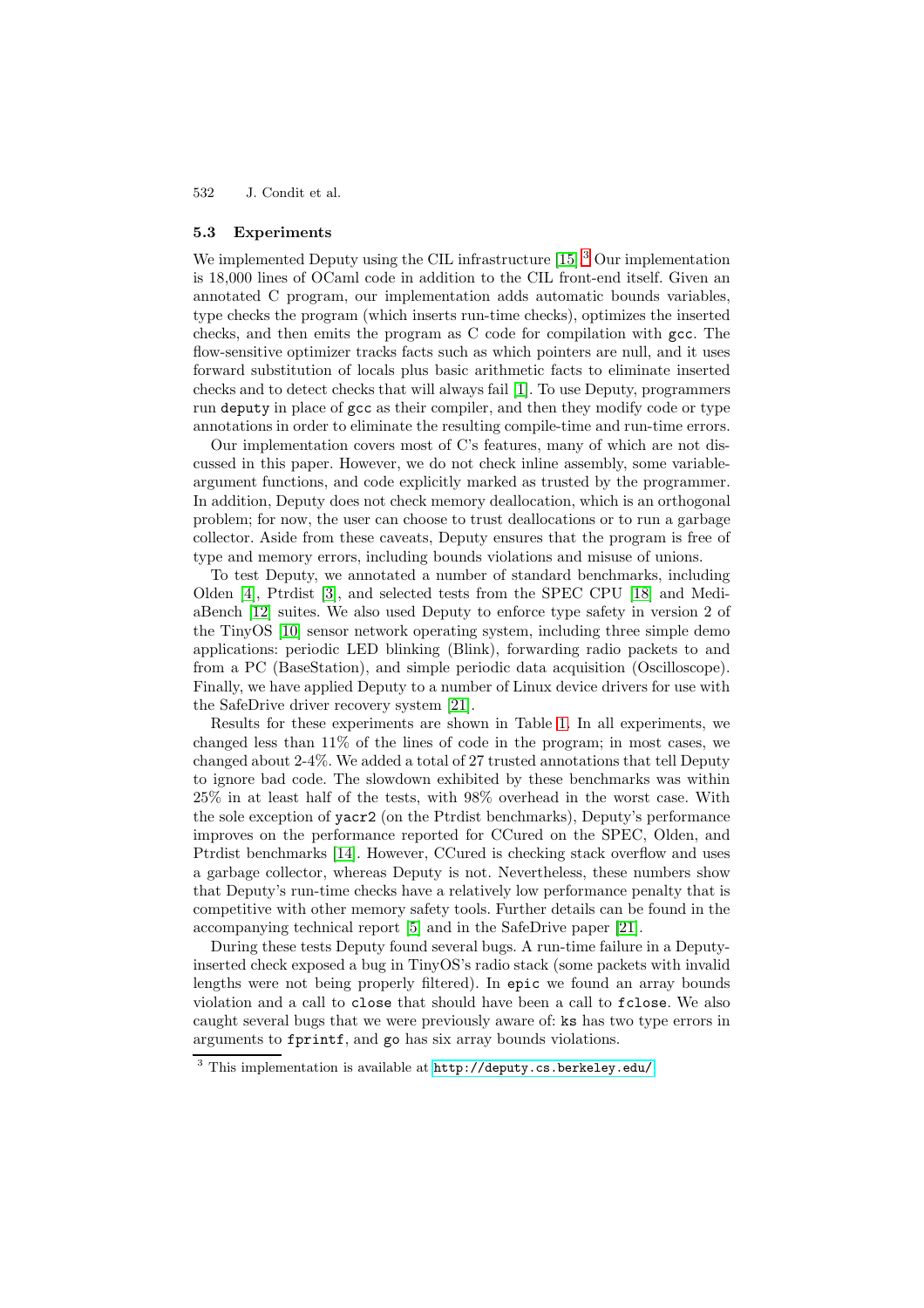<span id="page-13-1"></span>**Table 1.** Deputy benchmarks. For each test, we show the size of the benchmark including comments, the number of lines we changed in order to use Deputy, and the ratio of the execution time under Deputy to the original execution time. "OS components" are the parts of TinyOS used by the three TinyOS programs.

| Suite               | Benchmark     | Lines | Lines Changed             | Exec. Time Ratio |
|---------------------|---------------|-------|---------------------------|------------------|
| <b>SPEC</b>         | go            | 29722 | $(0.3\%)$<br>80           | 1.11             |
|                     | gzip          | 8673  | $(1.7\%)$<br>149          | 1.23             |
|                     | li.           | 9636  | $(3.3\%)$<br>319          | 1.50             |
| Olden               | bh            | 1907  | $(7.3\%)$<br>139          | 1.21             |
|                     | bisort        | 684   | $(3.5\%)$<br>24           | 1.01             |
|                     | em3d          | 585   | $(7.7\%)$<br>45           | 1.56             |
|                     | health        | 717   | $(2.1\%)$<br>15           | 1.02             |
|                     | mst           | 606   | 66 (10.9%)                | 1.02             |
|                     | perimeter     | 395   | 3 $(0.8\%)$               | 0.98             |
|                     | power         | 768   | $(2.6\%)$<br>20           | 1.00             |
|                     | treeadd       | 377   | 40 (10.6%)                | 0.94             |
|                     | tsp           | 565   | $(0.7\%)$<br>4            | 1.02             |
| Ptrdist             | anagram       | 635   | $(5.7\%)$<br>36           | 1.40             |
|                     | bc            | 7395  | $(2.6\%)$<br>191          | 1.30             |
|                     | ft            | 1904  | $(3.0\%)$<br>58           | 1.03             |
|                     | ks            | 792   | $(2.0\%)$<br>16           | 1.10             |
|                     | yacr2         | 3976  | $(4.6\%)$<br>181          | 1.98             |
| MediaBench I        | adpcm         | 387   | $(3.9\%)$<br>15           | 1.02             |
|                     | epic          | 3469  | $(6.9\%)$<br>240          | 1.79             |
| $Tiny\overline{OS}$ | Blink         | 74    | $(0\%)$<br>$\overline{0}$ | 1.04             |
|                     | BaseStation   | 282   | $(0\%)$<br>$\overline{0}$ | 1.17             |
|                     | Oscilloscope  | 149   | $(2.0\%)$<br>3            | 1.13             |
|                     | OS components | 11698 | $(0.4\%)$<br>48           |                  |

# <span id="page-13-0"></span>**6 Related Work**

SafeDrive. In a companion paper, we present SafeDrive [\[21\]](#page-15-9), a system for safe and recoverable Linux device drivers that uses Deputy to detect faults. The SafeDrive paper contains a high-level description of Deputy from the C programmer's perspective, whereas this paper presents in detail the principles behind our type system, including our techniques for handling mutation and automatic dependencies.

Dependent types. DML [\[20\]](#page-15-2), Xanadu [\[19\]](#page-15-1), and Cayenne [\[2\]](#page-15-0) are previous languages that use dependent types. In DML and Xanadu, expressions appearing in dependent types are different from program expressions and must be decidable at compile time. In Cayenne, arbitrary expressions from the same language are allowed, and thus the type system may be undecidable. We attempt to find a middle ground, allowing expressive annotations in the source language while using run-time checks to keep the type checker simple and decidable. We also allow mutation of expressions in dependent types, unlike these other systems.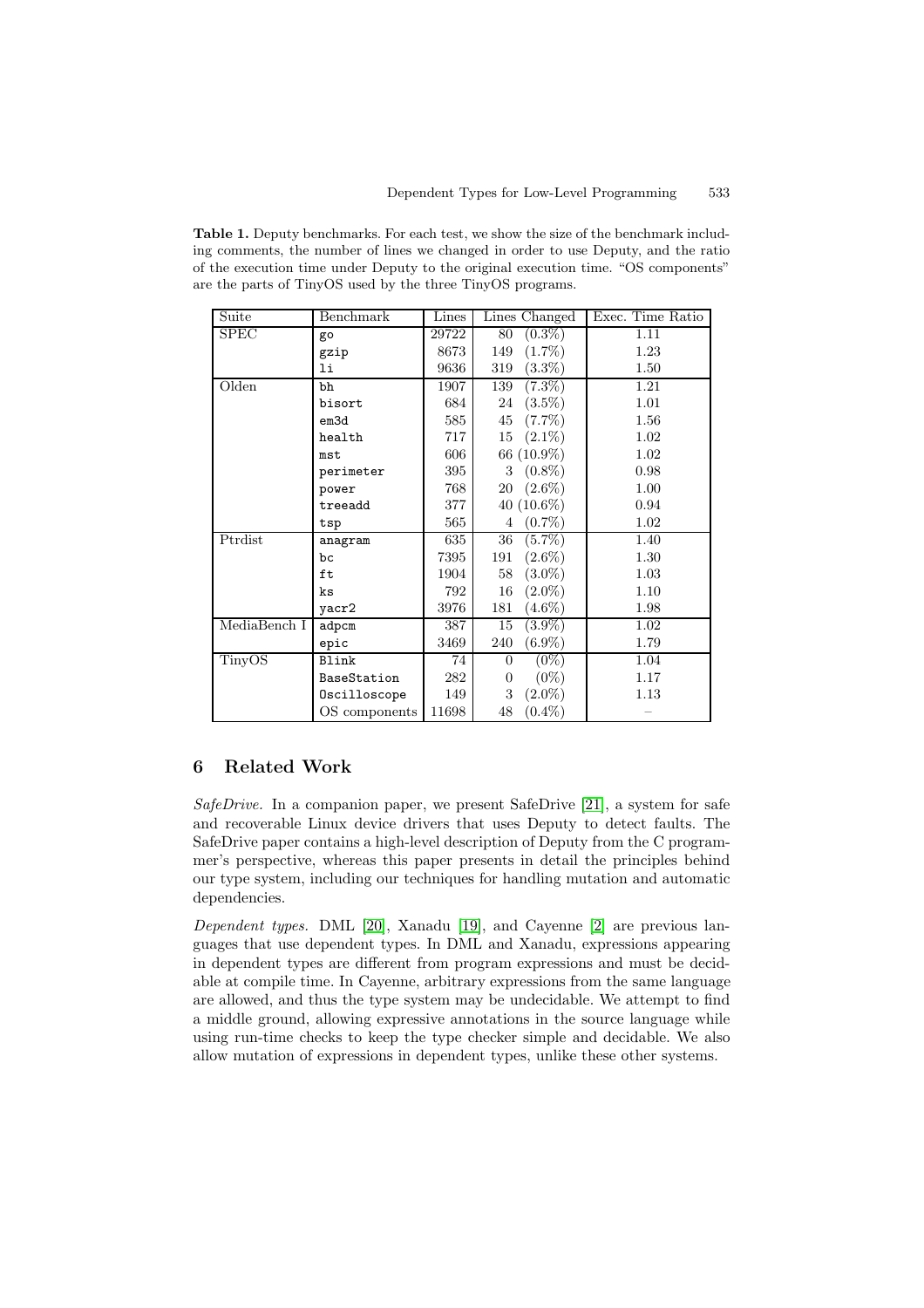Hoare Type Theory [\[13\]](#page-15-16) uses a monadic type constructor based on Hoare triples to isolate and reason about mutation in dependently-typed imperative programs. In contrast, we assign flow-insensitive types to each program variable, using run-time checks for decidability and automatic dependencies for usability.

Harren and Necula [\[9\]](#page-15-17) developed a dependent type system for verifying the assembly-level output of CCured. Their system allows dependencies on mutable data, but it requires programs to be statically verifiable.

Microsoft's SAL annotation language [\[8\]](#page-15-18) provides interface annotations similar to those of Deputy. These annotations are viewed as preconditions and postconditions as opposed to Deputy's simpler flow-insensitive types. Microsoft's ESPX checker attempts to check all code statically, whereas Deputy is designed to emit run-time checks for additional flexibility.

Hybrid type checking. Our type system uses a form of hybrid type checking [\[7\]](#page-15-4) with a flow-insensitive type system and automatic dependency generation. We demonstrate the effectiveness of this approach for low-level code.

Ou et al. [\[16\]](#page-15-19) present a type system that splits a program into portions that are either dependently or simply typed, using run-time checks at the boundaries. Our type system uses run-time checks for safety everywhere and relies on an optimizer to handle statically verifiable cases. Ou et al. allow coercions between simplyand dependently-typed mutable references at the cost of a complex run-time representation for such references. In contrast, we focus on handling mutation of local variables and structure fields in the presence of dependencies.

Gradual typing [\[17\]](#page-15-20) allows static and dynamic types to coexist using run-time checks, but it does not use dependent types.

Safety for imperative programs. CCured [\[14\]](#page-15-6) analyzes a whole program in order to instrument pointers with checkable bounds information, and Cyclone [\[11\]](#page-15-5) is a type-safe variant of C that incorporates many modern language features. Both use "fat" pointers, which make the resulting programs incompatible with existing libraries; Deputy's dependent types solve this crucial problem. Cyclone allows some dependent type annotations; for example, the programmer can annotate a pointer with the number of elements it points to. Deputy provides more general pointer bound support as well as support for dependent union types.

Dhurjati and Adve [\[6\]](#page-15-21) use run-time checks to ensure that C programs access objects within their allocated bounds. Their system has low overhead on a set of small to medium-size programs but does not ensure full type safety.

### **7 Conclusion**

We have described a series of techniques that allow dependent types to be used in existing low-level imperative programs. Inspired by the handling of assignment in axiomatic semantics, we have designed a type rule for assignment that is simple yet powerful, allowing us to handle mutation in the presence of dependent types. We address decidability with run-time checks, and we address usability with a technique for automatic dependency generation. The result is a practical type system for annotating and checking low-level code.